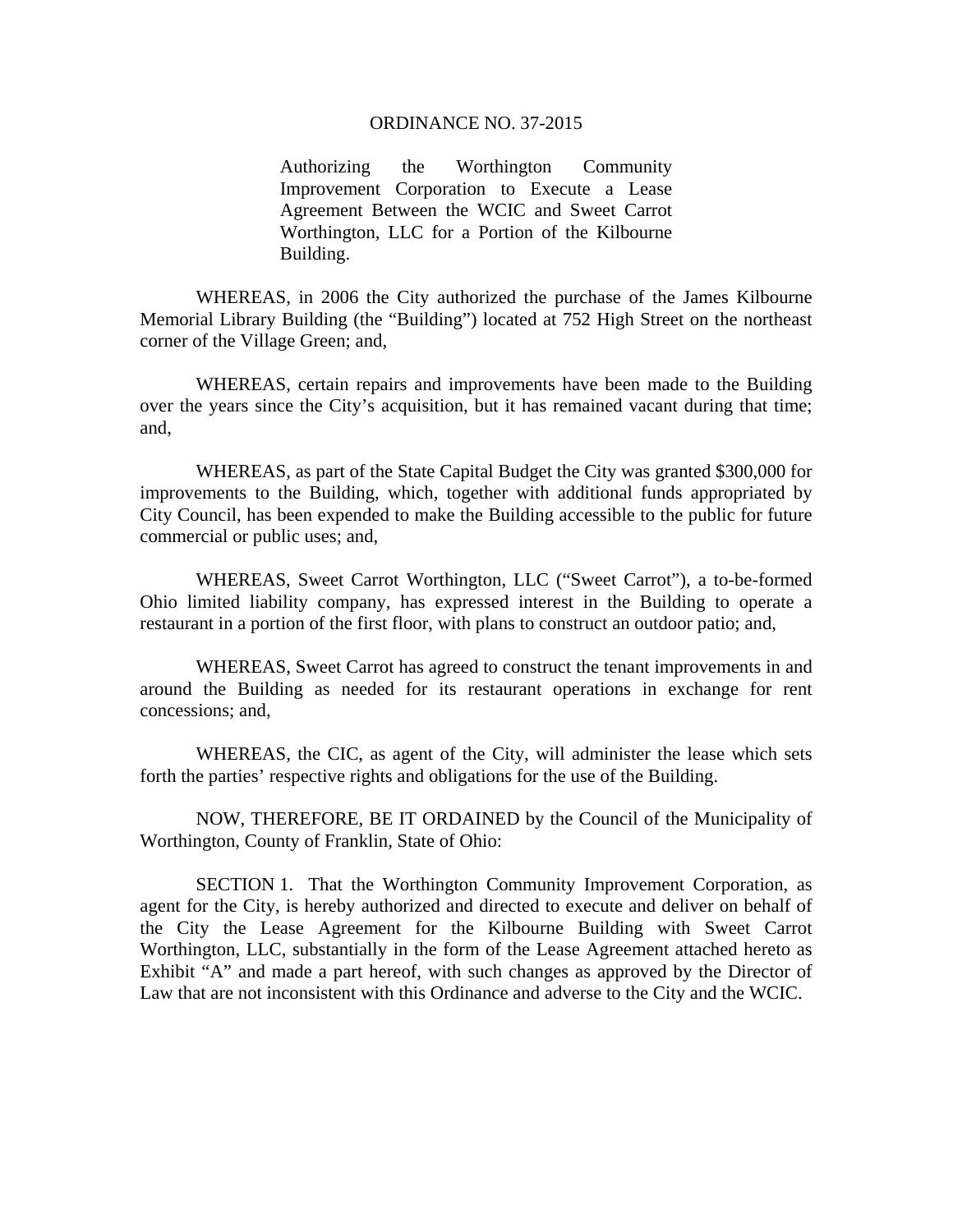### ORDINANCE NO. 37-2015

SECTION 2. That the City Manager is authorized to execute and deliver all necessary documents to evidence the City's consent to the lease of the James Kilbourne Building, including without limitation a master lease agreement between the City and the WCIC, to be prepared by the City's Director of Law.

SECTION 3. That notice of passage of this Ordinance shall be posted in the Municipal Administration Building, the Worthington Library, the Griswold Center and the Worthington Community Center and shall set forth the title and effective date of the Ordinance and a statement that the Ordinance is on file in the office of the Clerk of Council. This Ordinance shall take effect and be in force from and after the earliest period allowed by law and by the Charter of the City of Worthington, Ohio.

Passed September 21, 2015

 \_/s/ Bonnie D. Michael\_\_\_\_\_\_\_\_\_\_\_ President of Council

Attest:

\_\_/s/ D. Kay Thress\_\_\_\_\_\_\_\_\_\_\_\_ P.H. September 21, 2015 Clerk of Council Effective October 14, 2015

Introduced September 8, 2015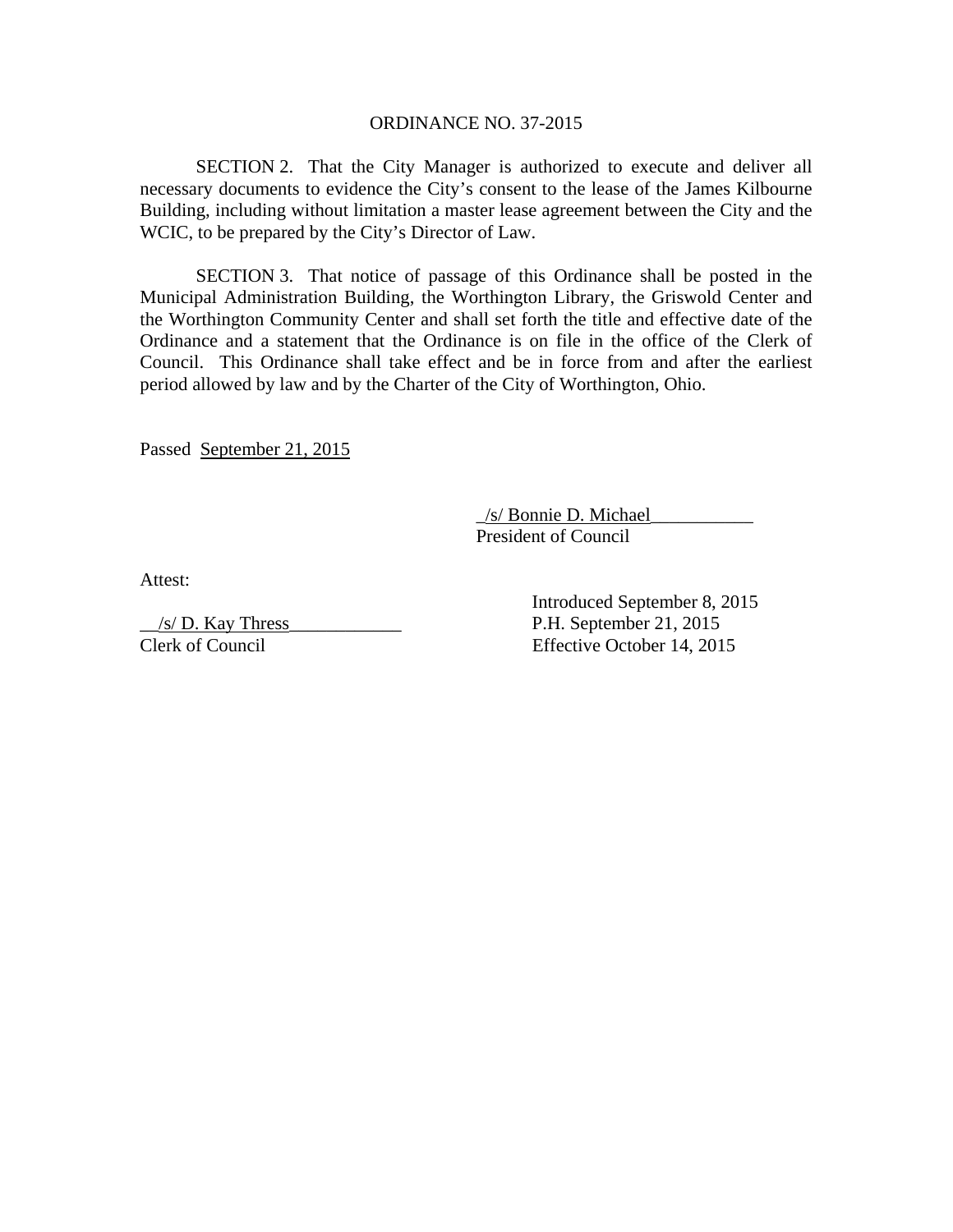## EXHIBIT "A"

### **LEASE**

This lease is made effective as of \_\_\_\_\_\_\_\_\_\_\_\_\_\_\_\_\_\_\_\_\_\_, 2015 at Worthington, Ohio between the Worthington Community Improvement Corporation, a community improvement corporation formed under Chapter 1724 of the Ohio Revised Code and whose address is 6550 North High Street, Worthington, Ohio 43085 and which has been designated by the City of Worthington, the owner of record of the Premises defined below ("**Owner**"), as the Owner's agent for industrial, commercial, distribution and research development under Ordinance 13- 2006 adopted April 3, 2006 ("**Landlord**") and Sweet Carrot Worthington, LLC, an Ohio limited liability company whose address is 550 South High Street, Columbus, Ohio 43215 ("**Tenant**") (both collectively referred to herein as the "**Parties**"), who hereby agree as follows:

**§1**. **Lease of Premises.** On the terms and subject to the conditions set forth in this agreement, Landlord hereby leases to Tenant, and Tenant hereby leases from Landlord a portion of the commercial building known as The James Kilbourne Memorial Library Building at 752 High Street, Worthington, Ohio (the "**Kilbourne Building**"), which portion consists of approximately 2,422 square feet of interior floor space (47% of the entire first floor), inclusive of the basement space directly beneath Tenant's first floor space for use related to Tenant's retail food operations and subject to §§7 and 8 hereunder, but at no time shall Tenant use such basement space for the storage of food, and including outdoor patio dining facilities to be installed or constructed on the concrete and/or grassy area immediately outside said interior floor space, parallel to the Village Green and immediately adjacent to the western and southern facades of the Kilbourne Building, which shall be reserved for the exclusive use of Tenant, subject to the provisions of §8 of this lease, all as described in more detail and depicted in the attached EXHIBIT A (the "**Premises**"), together with all appurtenances and other improvements thereto and a proportionate share of the parking spaces now or hereafter located thereon, but excluding from the definition of the Premises the northern half of the main floor (the "**Northern Leasehold**") and northern portion of the basement of the Kilbourne Building (the "**Northern Basement Space**"). Until such time as either or both the Northern Leasehold and Northern Basement Space are leased by Landlord, Tenant may make use of each such leasehold's proportionate share(s) of the parking spaces located on the Kilbourne Building property.

The Parties hereby acknowledge and agree that during the term of this lease, Landlord shall not knowingly let, or otherwise allow to be let, the Northern Leasehold and/or the Northern Basement Space to a lessee or sub-lessee that, in Landlord's good faith determination, is a direct business competitor to Tenant.

**§2. Term.** The initial term of this lease shall be for a period of ten (10) years and shall begin on the earlier of November 1, 2015 or the date on which Tenant first bears the obligation to pay rent to Landlord (the "**Commencement Date**"). For purposes of this lease, the term "**Lease**  Year" shall mean a period of 12 consecutive calendar months during each such period for which Tenant bears rent obligations; the first Lease Year shall begin on March 1, 2016. Each succeeding Lease Year shall commence upon the anniversary date of the first Lease Year (i.e., March 1 of each successive year).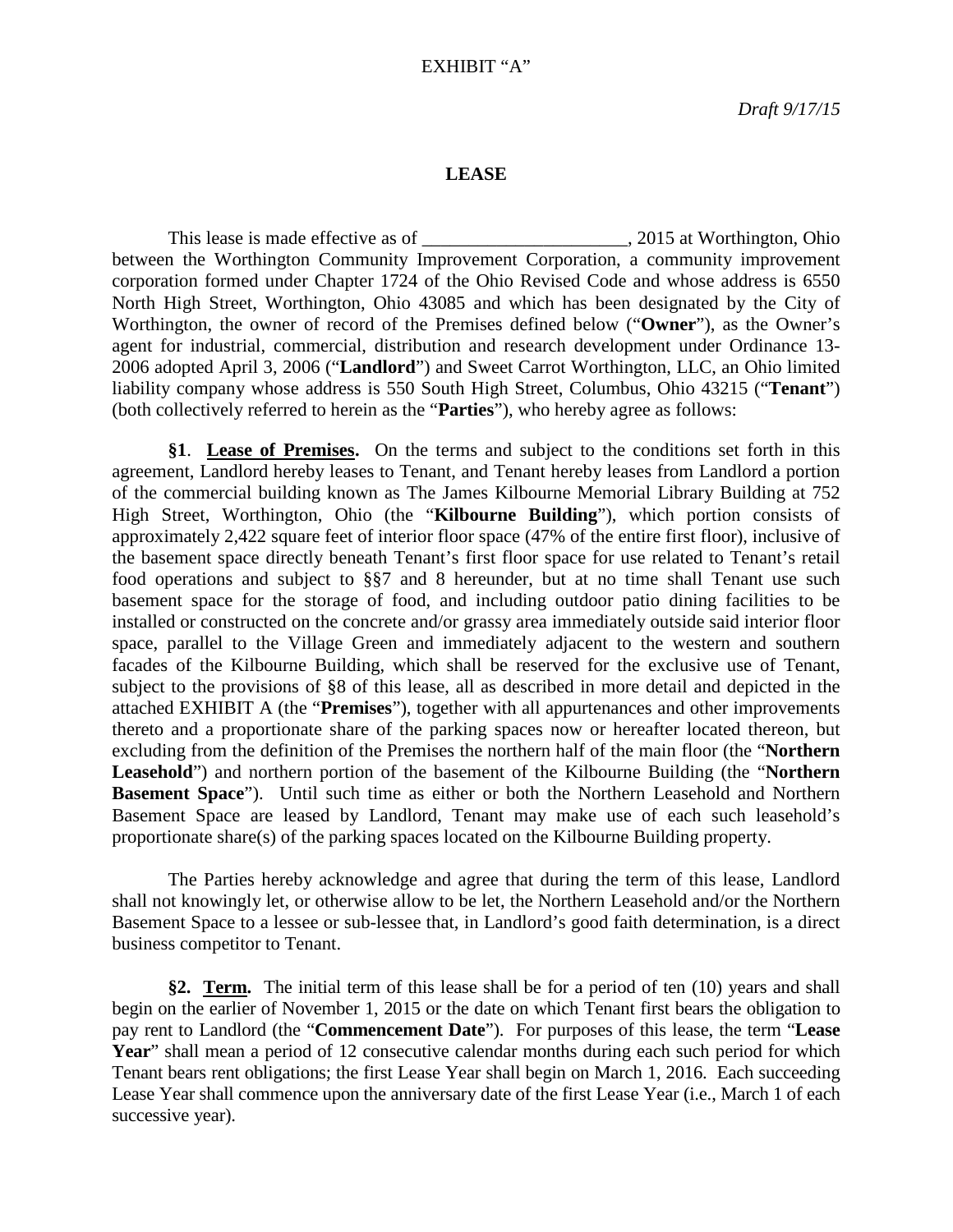**§3**. **Rent.** Tenant shall pay Landlord the following rent per square foot of interior space comprising the Premises, and unless provided otherwise under this lease, the calculated amount due, if any, shall be paid in equal monthly installments in advance on or before the first day of each and every calendar month during the respective Lease Year (the "**Base Rent**"):

| Lease Years | <b>Rent per Square Foot</b> |
|-------------|-----------------------------|
| 1 thru 7    | \$15.00                     |
| x           | \$17.23                     |
|             | \$17.57                     |
| 10          | \$17.93                     |
|             |                             |

The Base Rent set forth above shall be adjusted concurrently with the start of the first Lease Year and thereafter annually upon the start of each consecutive Lease Year throughout the initial term of this lease, in the form of the following rent offset amounts ("**Rent Offsets**"). Rent Offsets shall be applied against the Base Rent throughout the duration of each respective Lease Year as described below:

| Lease Years | Rent Offsets (per Square Foot) |
|-------------|--------------------------------|
| 1 thru 7    | $<$ \$15.00 $>$                |
| 8 thru 10   | $<$ \$15.18>                   |

The Base Rent shall be adjusted by applying against it the respective Rent Offset so as to reduce the Base Rent obligation due to Landlord. The net rent due hereunder, so adjusted as specified herein, shall be the "Base Rent" for all purposes under this lease.

Any payments to be made by Tenant to Landlord under this lease shall be made by normal business methods, and shall be paid to Landlord at Landlord address for receiving notices under §25 of this lease.

This lease is a net lease, and the rent shall be absolutely net to Landlord at all times during the term of this lease, so that this lease shall yield to Landlord the full amount of the rent throughout the term of this lease, unless otherwise adjusted hereby, and that all costs, expenses, taxes, charges, and other obligations of any character directly or indirectly relating to the Premises or the ownership, possession, use, occupation, operation, maintenance, repair, alteration, improvement or replacement of the Premises which may arise or become due or payable during the term of this lease shall be paid by Tenant, whether or not specifically described in this lease.

**§4**. **Utilities and Related Equipment.** Landlord has caused to be provided electricity, natural gas, water and sanitary sewer service access to the Premises in the manner and type described in EXHIBIT B (collectively "**Utilities Service**"), and installed equipment comprising the Backbone HVAC System, defined in §9, below; beyond said Utilities Service and limited installation, Landlord shall not be obligated to furnish heat, electricity or water for the Premises. Tenant shall maintain and keep operating any air conditioning, heating equipment, hot water and lighting equipment for the Premises, and repair such equipment if it becomes necessary during the term of the lease. Should the equipment have to be replaced through no fault of Tenant, Landlord shall replace any equipment belonging to Landlord; all air conditioning and heating units and equipment, other than that comprising the Backbone HVAC System, are excluded from this provision, with all maintenance, repair or replacement thereof to be the sole responsibility of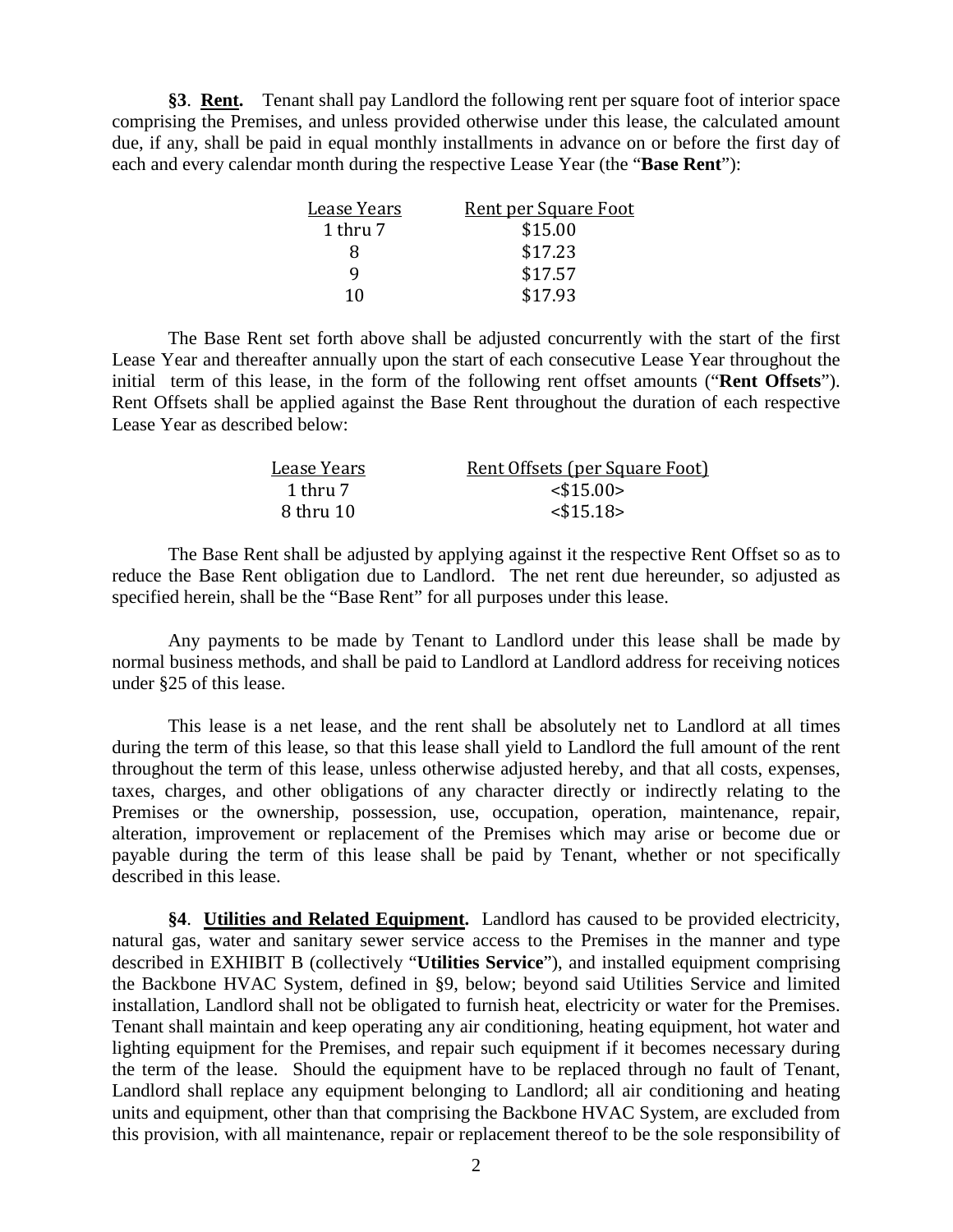Tenant.

Landlord has caused to be provided separate meters for the Premises. As such, Tenant shall directly pay or cause to be directly paid when due any and all bills and charges for gas, electricity, water, sewage, trash disposal, telephone, and other utility services used or wasted in connection with the Premises during the term of this lease. If such charges are paid by Landlord, Tenant shall reimburse Landlord within ten days after receipt from Landlord of a statement setting the amount of such utilities. Such charges shall be deemed additional rent under the terms of this lease.

**§5. Taxes and Assessments.** Landlord shall pay or cause to be paid any and all real estate taxes and installments or assessments on the Premises when due and payable during the term of this lease. Tenant shall pay all taxes or charges now or hereafter imposed with respect to any business conducted by Tenant on the Premises and with respect to any materials purchased or used by Tenant in connection therewith.

Notwithstanding the foregoing, Tenant shall pay or reimburse Landlord an amount equal to that amount of annual real estate taxes and assessments due for the portion of the Kilbourne Building comprised by the Premises with respect to Franklin County Auditor tax parcel ID 100- 006616-00. Tenant shall pay such amount to Landlord within ten days after receipt of a statement from Landlord evidencing the amount of such charges. Such charges shall be deemed additional rent under the terms of this lease.

**§6. Insurance.** Tenant shall obtain and thereafter maintain or cause to be maintained in force at all times during the term of this lease:

- (a) Comprehensive public liability insurance with respect to the Premises having limits not less than \$2,000,000 for a bodily injury to any one person, \$2,000,000 for bodily injuries arising out of one occurrence, and \$2,000,000 for property damage, or such increased policy limits as may from time to time hereinafter be requested by Landlord if Landlord is acting upon the advice of Landlord's licensed insurance advisor. If coverage is not available in the exact amount state above, then coverage in the nearest higher amount available shall be obtained. Each insurance policy furnished under this §6(a) shall specifically include coverage of the indemnification provision contained in §16 of this lease.
- (b) Fire and extended coverage insurance with respect to all Tenant's personal property within or about the Premises.

Each insurance policy furnished under this §6 shall be issued by a reputable insurance company approved by Landlord, shall name Tenant and Landlord as their interests may appear as insured parties therein; shall provide that no act or omission shall affect or limit the obligation of the insurer to pay to the respective party any and all amounts which would otherwise be payable to that party thereunder; shall contain a provision by which the insurance company specifically waives its right of subrogation against Landlord with respect to any loss or losses paid thereunder; shall provide for written notice to Landlord at least 30 days prior to any cancellation, expiration without renewal, or modification thereof; and shall be in form and content satisfactory to both parties. Each party shall furnish the other with original or memorandum copies of such insurance policies, including renewal or replacement policies, and certificates of coverage and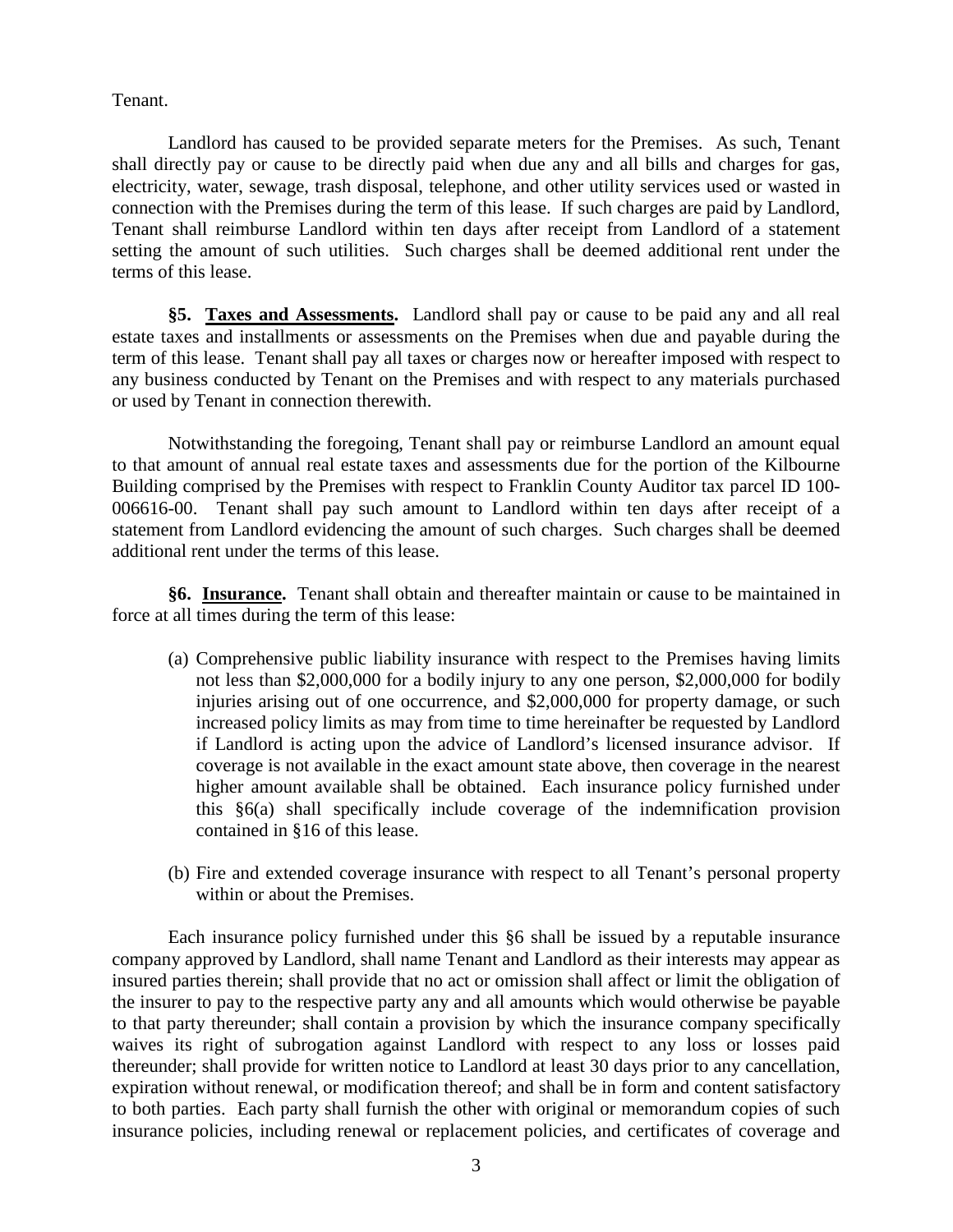evidence of payment of premiums thereon from time to time.

Landlord shall obtain and thereafter maintain or cause to be maintained in force at all times during the term of this lease fire and extended coverage insurance on the Kilbourne Building in amounts acceptable to Landlord, which coverage shall not include any personal property of Tenant.

**§7. Use of Premises.** Tenant shall use the Premises for the operation of a retail food establishment for on-premises and carry-out service of foods and beverages, including uses incidental thereto, and shall not permit the Premises to be used for any other purpose without first obtaining Landlord's express written consent to that specific use. Tenant shall occupy and use the Premises only in a careful, safe and reputable manner and shall not commit or permit any waste of or on the Premises. Due to the proximity of the Premises to the adjacent Kilbourne Middle School, Tenant has agreed to prohibit alcohol sales or consumption on the outdoor patio while the School is in session. No limitation shall be placed on alcohol service during times in which school is not in session. This arrangement will be evaluated by Landlord and Tenant at the end of the first Lease Year to determine the effect of continuing as initially established.

**§8. Compliance with Laws.** Tenant, at Tenant's own cost and expense, shall promptly comply or cause compliance with all laws, regulations, orders and requirements of all federal, state and local governments, courts and agencies and all regulations and orders of the National Board of Fire Underwriters or other organization hereafter exercising similar functions, which may be, and to the extent are, applicable to or affect the Premises or any business conducted thereon, including without limitation any exterior areas of the Premises, whether present or future, foreseen or unforeseen, ordinary or extraordinary, and whether or not the same shall be within the present contemplation of Landlord and Tenant or shall involve any change of governmental policy or require structural or extraordinary repairs, alterations and additions.

Tenant shall obtain, maintain, and comply with all permits, licenses and other authorizations required for any use then being made of the Premises, including but not limited to State of Ohio Department of Commerce Division of Liquor Control requirements, as appropriate.

No abatement or interruption in rent or other charges required to be paid by Tenant pursuant to this lease shall be claimed by or allowed the Tenant for any inconvenience or interruption or loss of business caused directly by or indirectly by any present or future laws, ordinances, regulations, requirements or orders of any lawful authority whatsoever, or by rationing, priorities or curtailment of labor or materials, or by war, civil commotion, strikes, riots or anything resulting therefrom, or by any other cause or causes beyond the control of Landlord nor shall this lease be affected by any such causes; and no diminution in the amount of fixtures, equipment, operation or use of the Premises by Tenant shall entitle Tenant to any abatement or reduction in rent or any other charges required to be paid by Tenant pursuant to this lease.

Tenant shall not use or occupy the Premises in violation of law or any covenant, condition or restriction affecting the Premises or the certificate of occupancy issued for the Premises. Tenant shall not do or permit anything to be done in or about the Premises which will in any way obstruct or interfere with the rights of other tenants or occupants of the Kilbourne Building, or injure or annoy them, or use or allow the Premises to be used for any improper, immoral, unlawful or objectionable purposes, nor shall Tenant cause, maintain, or permit any nuisance in, on or about the Kilbourne Building. Tenant shall not use or permit the Premises to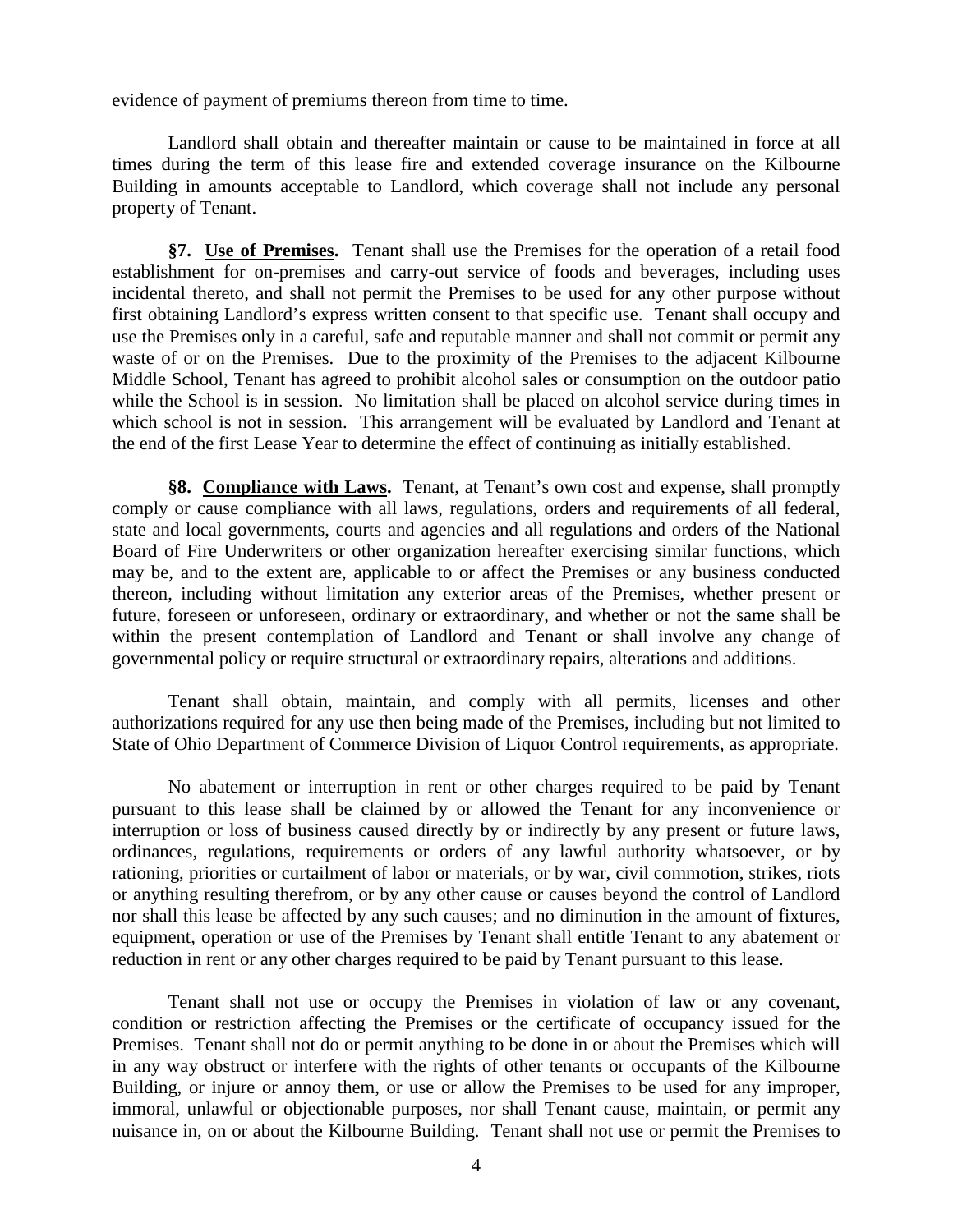be used for any purpose or in any manner that would, in Landlord's opinion, invalidate any policy of insurance under §6 of this lease or increase the rate of premiums payable on such insurance policy without first obtaining Landlord's express written consent to such use and paying Landlord, if and when due, any and all increases in Landlord's insurance premiums that result from such use by Tenant. Tenant shall provide and maintain on the Premises fire extinguishers, smoke detectors, hoods and other equipment to protect the Premises against casual fires.

**§9. Condition of Premises.** Landlord has made no representation or warranty, express or implied, with respect to the condition of the Premises or the fitness of the Premises for any particular use. Landlord has caused to be provided Utilities Service and a basic heating, ventilation and air conditioning system to heat and cool the interior space of the Premises to the minimum required to protect the Kilbourne Building and the Premises from inclement weather conditions, including the potential for water pipes to freeze (the "**Backbone HVAC System**"). Tenant acknowledges that it has fully investigated and is familiar with the size, dimensions, and physical condition of the Premises, the Utilities Service and the Backbone HVAC System, and is accepting the Premises "as is." Except as may be expressly described in this lease, Landlord shall not be required to make any improvement, repair, alteration, or restoration of the Premises or in any manner maintain the Premises, and shall have no liability for any latent or patent defects in or pertaining to any condition of the Premises.

**§10. Maintenance and Repairs.** Tenant shall maintain the Premises and the main floor common area of the Kilbourne Building in as good order and condition of repair, safety, cleanliness and appearance as the same are in at the commencement of this lease, ordinary wear and tear and damage by fire or other casualty covered by fire and extended coverage insurance excepted, and Tenant shall make all repairs necessary or appropriate to so maintain the Premises; provided that Tenant shall have no obligation under the preceding sentence to make major structural repairs (other than to any outdoor patio dining facilities as they may be constructed and comprise the Premises), repairs to the roof or exterior of the Kilbourne Building, or major repairs to the electrical or plumbing service access infrastructure as has been provided by Landlord and described under §4, unless such repairs become necessary because of the acts or omissions of Tenant or Tenant's agents, employees, invitees or licensees. The repairs and maintenance to be made by Tenant under this §10 shall include, without limitation: repairs or replacements of any type of the heating and cooling systems beyond the Backbone HVAC System as provided by Landlord, electrical and plumbing system infrastructure beyond the Utilities Service provided by Landlord, plate glass, windows, doors, fixtures, equipment, furniture and appliances, and removal of rubbish, snow, ice and other obstacles from the Premises and the sidewalk and other common areas surrounding the Premises.

Landlord shall maintain and keep in repair the structural, exterior parts of the Kilbourne Building, including without limitation the foundation, roof and walls, and parking area, except to the extent of and subject to Tenant's obligations as set forth in the preceding paragraph of this section. In addition, Landlord shall be responsible for the maintenance, repair and replacement of the Backbone HVAC System and Utilities Service, and, for such limited purpose, Landlord, Owner and their agents, employees and designees shall have the right to enter the Premises at any reasonable times, after either oral or written prior notice to Tenant's manager of the Premises to the extent possible, which prior notice shall not be required in the event of any emergency.

**§11. Alterations and Improvements.** Upon execution of this lease, Tenant shall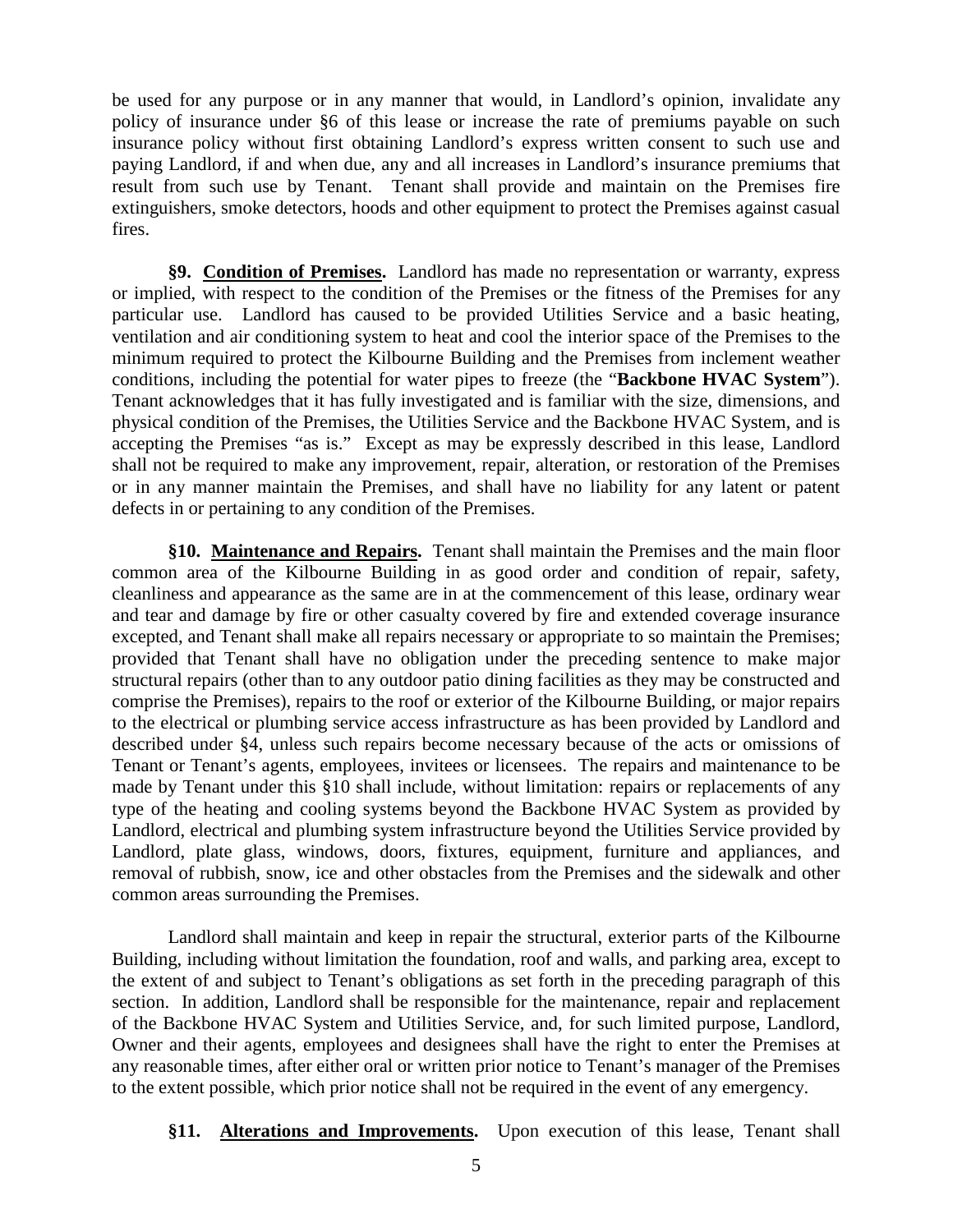improve the Premises by having constructed those elements required of a retail food establishment, to include indoor kitchen and seating and outdoor patio dining facilities on the Premises. Such improvement may include improvements to the exterior of the Kilbourne Building, immediately adjacent to and exterior from the indoor space comprising the Premises, provided the same are made in accordance with plans approved in advance by Landlord, Owner and/or the Worthington Architectural Review Board and the Municipal Planning Commission as appropriate. Thereafter, no further alteration, addition, improvement, or other change in or to the Premises (hereinafter collectively called an "**alteration**") shall be made by Tenant except under the following circumstances:

- (a) no alteration shall be made without first obtaining the prior written consent of Landlord to the specific alteration, which consent shall not be unreasonably withheld, except usual nonstructural interior remodeling which enhances the value of the Premises;
- (b) no alteration shall be commenced until Tenant has first obtained and paid for all required permits and authorizations of all governmental authorities having jurisdiction, including but not limited to the Worthington Architectural Review Board and the Municipal Planning Commission;
- (c) any alteration shall be made promptly and in good workmanlike manner and in compliance with all applicable permits, authorizations, building and zoning laws, and all other laws, ordinances, regulations, and requirements of all governmental authorities and in accordance with the requirements of the National Board of Fire Underwriters or other body hereafter exercising similar functions;
- (d) the cost of any such alteration shall be paid promptly by Tenant such that the Premises are free of liens and claims for work, labor, or materials supplied or claimed to have been supplied to the Premises, or any such liens are paid, bonded or otherwise caused to be paid by Tenant forthwith and, if Landlord at any time so requests, no alteration shall commence or proceed unless Tenant gives evidence satisfactory to Landlord that the same will be fully paid for upon completion; and,
- (e) any alteration shall immediately become and remain the property of Landlord, unless Landlord otherwise agrees, in writing, subject always to the rights of Tenant hereunder, provided that upon termination of this lease, Landlord shall have the right at its option to require Tenant to remove any alteration made pursuant to subparagraphs (a) through (d) of this §11 and to restore the Premises to the same condition as before such alteration was made, unless Landlord expressly waives the foregoing right in its written consent to the alteration.

[As an incentive to Tenant to enter into this Lease pursuant to all terms and conditions contained herein, at Tenant's request, Landlord shall contribute up to \$\_\_\_\_\_\_\_\_\_ toward the cost of Tenant's improvements related to the installation of fixtures and equipment necessary for the occupation of the Premises.]

**§12. Restoration.** If all or materially all ("materially all" being defined in §13, below) of the Premises is damaged or destroyed at any time during the term of this lease, then either Tenant or Landlord, upon written notice delivered to the other within 60 days after such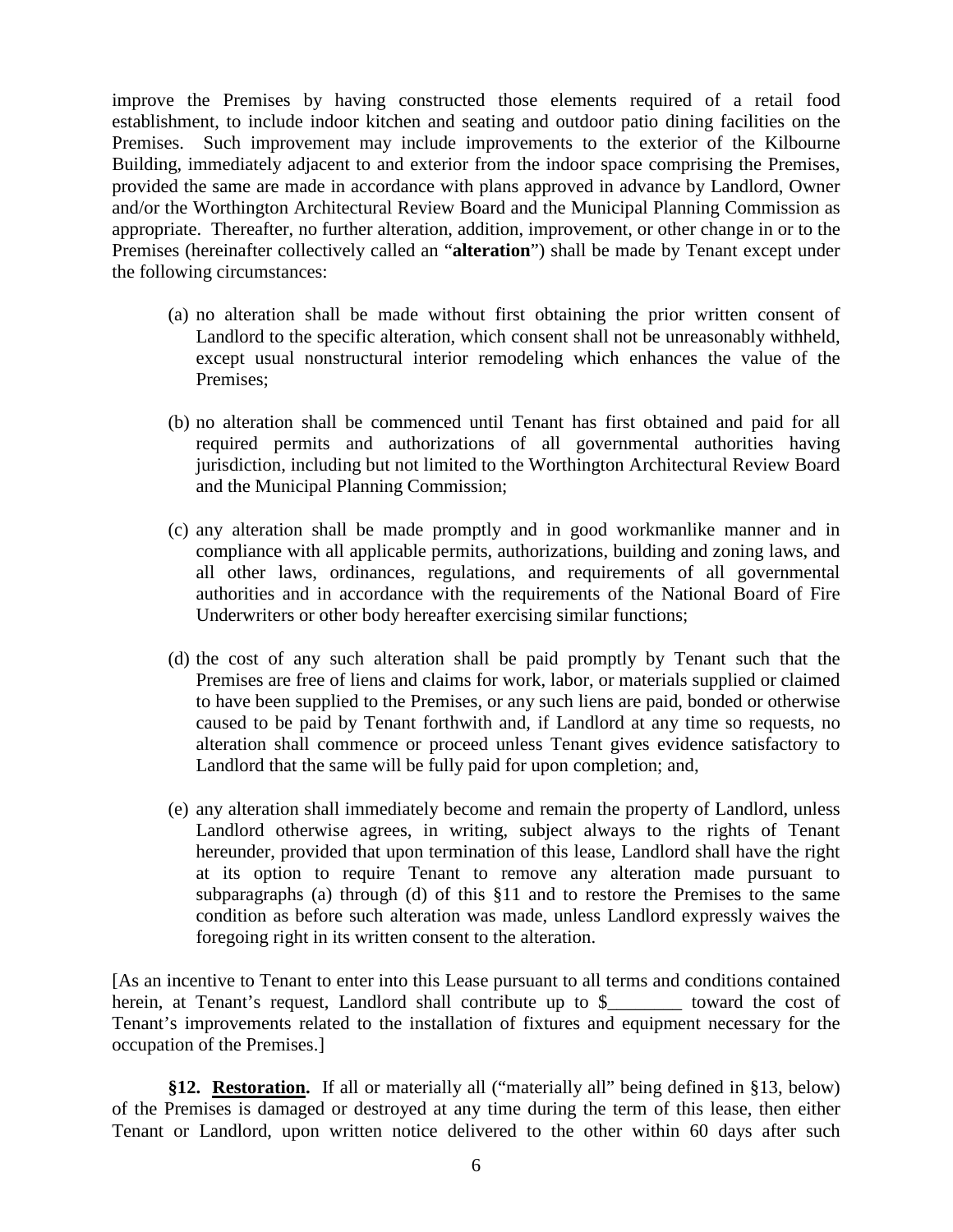destruction or damage, may terminate this lease. If neither Landlord nor Tenant so terminates this lease, or in the event that less than materially all of the Premises are damaged or destroyed, Tenant forthwith shall commence and thereafter shall diligently complete repair and restoration of the Premises to the same or better condition as the same were in immediately prior to such damage or destruction (except for changes in design or materials which then may be required by law), all at Tenant's cost and expense, provided that all proceeds payable with respect to any insurance policy maintained by either Landlord or Tenant under §6, above, to the extent reasonably allocated to the Premises as part of the Building, shall be applied first in payment of such repair and restoration to the standards reasonably required by Landlord, and the remainder, if any, shall be retained by Tenant.

If all or any part of the Premises is damaged or destroyed, Tenant promptly shall notify Landlord thereof and make proof of loss to the insurance company or companies involved. No damage to or destruction of all or any part of the Premises by fire, other casualty or any other cause whatsoever shall entitle Tenant to surrender possession of the Premises or to terminate this lease, unless Tenant is entitled to and does exercise its option to terminate this lease as described above, and then only after receipt by Landlord of the notice described above. In the event of any damage or destruction of the Premises, unless such damage or destruction was caused by Tenant, the rent payable by Tenant shall be equitably and proportionally abated on the basis of the damaged or destroyed portions of the Premises during the period of time during which all or any part of the Premises are untenantable.

**§13. Condemnation.** If all or materially all of the Premises are taken by any condemning authority, other than the Owner (which the Parties acknowledge is a municipal corporation formed under Ohio law and wielding its own condemnation authority thereunder), under the power of eminent domain or by any purchase or other acquisition in lieu of condemnation, then this lease shall terminate as of the date Tenant is deprived of physical possession thereof and the rent and other charges herein to be paid by Tenant shall be paid to that date.

In any event, Owner and/or Landlord shall be entitled to all compensation and damages (including consequential damages) awarded for any such taking of all or any part of the Premises and Tenant shall not be entitled to share in any award or consideration or have any claim against Landlord for any part hereof except to the extent set forth above in this §13, but there shall be a proportionate abatement of rent by reason thereof and provided that Tenant shall have the right to claim and receive from the condemning authority any special damages from such taking which are separately allowable and separately awarded to Tenant.

For purposes of this lease, "**materially all of the Premises**" shall be considered as having been taken, damaged or destroyed if the portion of the Premises which is taken, damaged or destroyed would leave remaining a portion which (due either to the area so taken, damaged or destroyed or the location of the parts taken, damaged or destroyed) would not under thenexisting economic conditions, zoning laws or building regulations readily accommodate improvements of a nature similar to the improvements existing on the Premises taken, damaged or destroyed to produce a fair and reasonable return after payment of rent and other charges to be borne by Tenant hereunder and normal operating expenses relating to the improvements.

**§14. Default.** Each of the following events shall be deemed an event of default under this lease and also a material breach of this lease: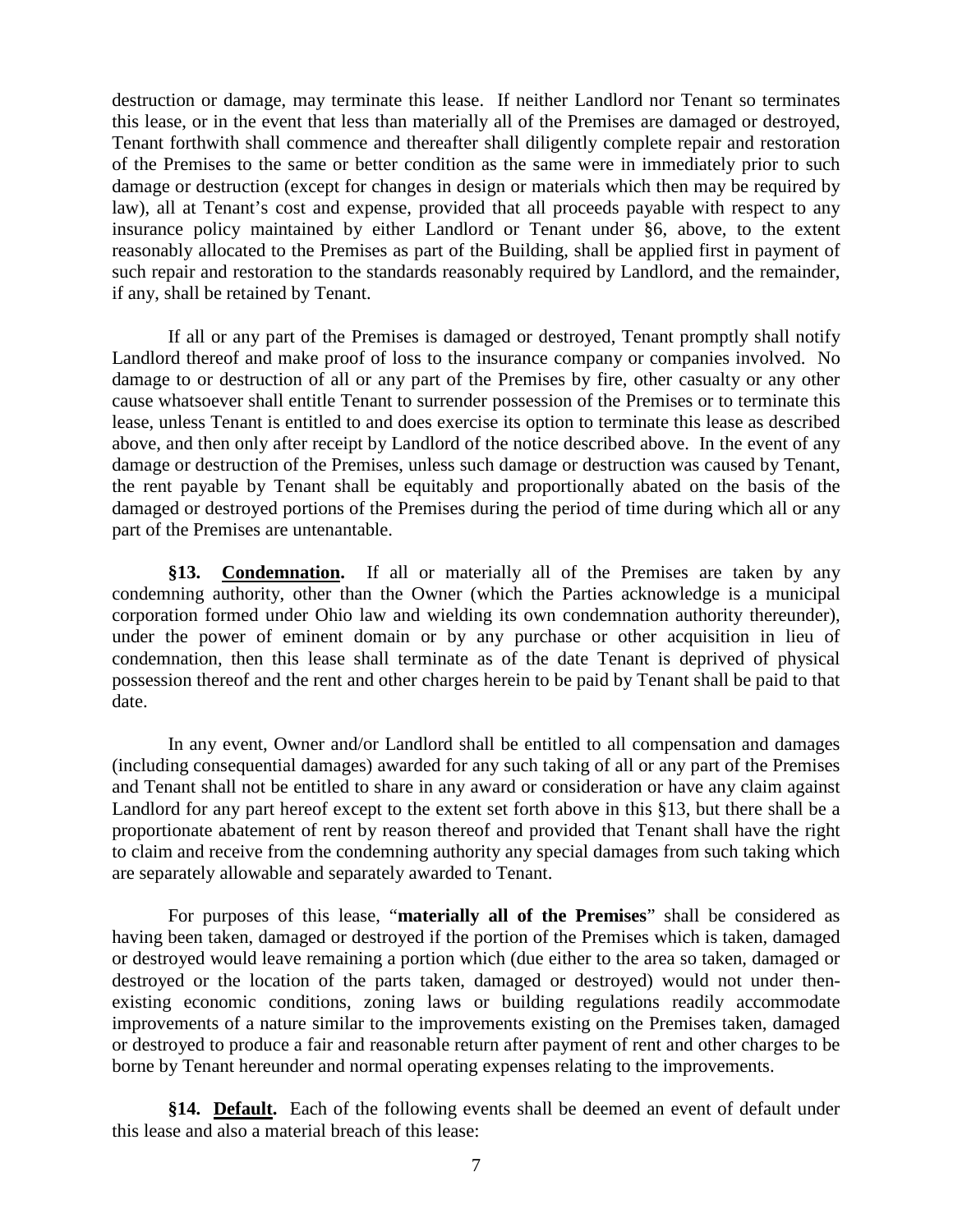- (a) failure by Tenant to make any payment of rent to Landlord within 10 days following the date it becomes payable hereunder;
- (b) failure by Tenant to make any other payment or perform or observe any other obligation or condition to be performed or observed by Tenant under this lease and failure by Tenant to correct such default within 30 days after Landlord gives Tenant notice to do so or, if because of the nature of such default it cannot be corrected within such 30-day period, failure by Tenant to commence correction within such 30 day period and thereafter to expeditiously and continuously prosecute the correction to completion;
- (c) abandonment or vacation of the Premises by Tenant;
- (d) termination, assignment or sublease of Tenant's interest in this lease or change of ownership in Tenant, whether voluntary or by operation of law, unless pursuant to §20 of this lease; or
- (e) the filing or execution or occurrence of any one or more of:
	- i. a petition in bankruptcy by or against Tenant;
	- ii. a petition or answer seeking with respect to Tenant a reorganization, arrangement, composition, readjustment, liquidation, dissolution or relief of the same or different kind, under any provision of the Bankruptcy Act or any statute of like tenor or effect;
	- iii. an adjudication of Tenant as a bankrupt or insolvent;
	- iv. an assignment for the benefit of creditors of Tenant, whether by trust, mortgage or otherwise or the execution of a composition agreement with Tenant's creditors;
	- v. the petition or other proceeding by or against Tenant for the appointment of a trustee, receiver, guardian, conservator, or liquidator of Tenant with respect to all or substantially all of Tenant's property;
	- vi. a petition or other proceeding by or against Tenant for its dissolution or termination; or
	- vii. a taking of the leasehold created hereby or any part thereof or any property of Tenant materially affecting or used in Tenant's business located therein upon execution, attachment or other process of law or equity.

Immediately upon occurrence of any event of default or at any time thereafter, unless the default has therefore been cured with the written consent of Landlord or expressly waived by it in writing, Landlord may at its exclusive option elect either to continue this lease in full force and effect notwithstanding the occurrence of such event of default, or terminate this lease, in which event all rights, titles, and all interests of Tenant in, to, or under the Premises and this lease shall terminate forthwith, Landlord shall be entitled immediately to re-enter and repossess the Premises and Landlord shall be entitled to recover from Tenant and Tenant shall pay to Landlord forthwith an amount equal to: (A) all unpaid rent accruing hereunder prior to Landlord's actual recovery of possession of the Premises, (B) all other unpaid amounts which were to have been paid by Tenant to anyone hereunder prior to Landlord's actual recovery of possession of the Premises, (C) Landlord's damages for Tenant's breach of lease (including,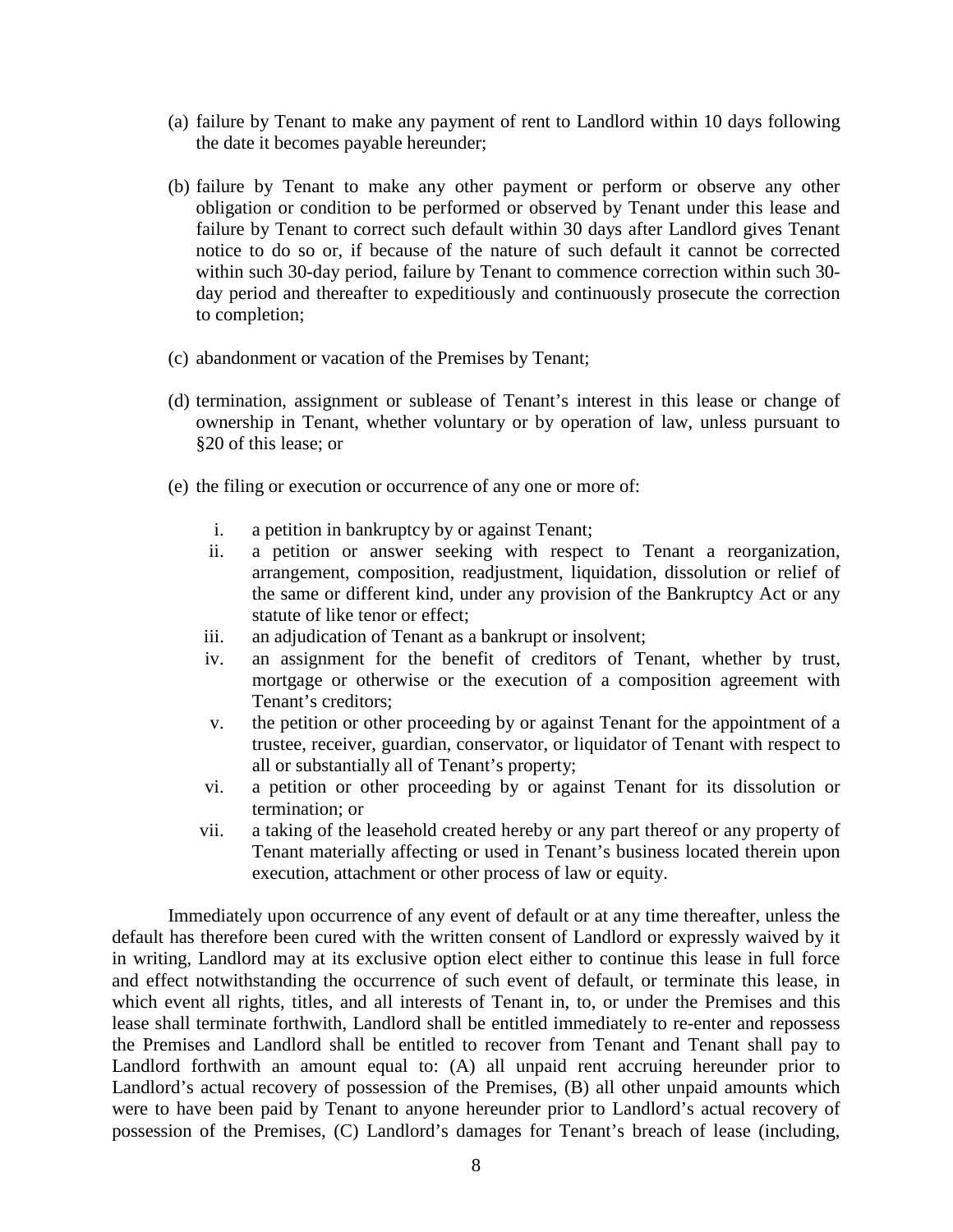without limitation, damages to Landlord resulting from lost rent during the remainder of what would otherwise have been the term of this lease, clean-up expenses, leasing commissions to real estate brokers, legal expenses in connection with re-letting the Premises, advertising costs and expenses of any repairs or redecoration that may be necessary in connection with re-letting the Premises); (D) late charges, if any due and unpaid under the following paragraph; and (E) interest on the foregoing amounts from the date of Landlord's election to terminate this lease hereunder until the date of payment, at the interest rate per annum equal to the interest rate determined by the Ohio Tax Commissioner for each year pursuant to Ohio Revised Code §5703.47(B). Until such time as Landlord expressly elects to terminate this lease under the preceding sentence, this lease shall continue in full force and effect notwithstanding the occurrence of such event of default. In the event Landlord elects to so terminate this lease, Tenant thereupon shall be deemed to have assigned and transferred to Landlord all unexpired insurance premiums, all deposits made with public utilities, and all rights of Tenant under all insurance policies to the extent such policies relate to the Premises, and Tenant shall deliver to Landlord any and all leases of any subtenant which have been approved in advance by Landlord and security deposits and advance rentals then held by Tenant.

Any rent or other sums payable hereunder by Tenant which are not paid within 30 days after the date due shall bear interest from the date due to the date paid at the rate of 18% per annum.

The provisions of this §14 shall be cumulative in nature, and nothing contained in this section shall in any manner curtail, supplant, abridge, or otherwise affect adversely any right, recourse, or remedy which otherwise would be available to Landlord at law or in equity.

**§15. Right to Cure Defaults.** If Tenant fails to perform and observe all obligations and conditions to be performed and observed by it under this lease, then Landlord may, but shall not be obligated to, and, if notice is required, only upon the expiration of the notice period set forth in §14, above, cause the performance and observance of the obligation or condition to which the default relates, and any and all costs and expenses incurred by Landlord in connection therewith, including without limitation reasonable attorneys' fees, shall thereupon be due and payable immediately from Tenant to Landlord, with interest thereon at a rate equal to equal to the interest rate determined by the Ohio Tax Commissioner for each year pursuant to Ohio Revised Code §5703.47(B), from the time such costs and expenses were incurred by Landlord until Landlord is reimbursed in full by Tenant and the same shall be deemed additional rent hereunder to be paid by Tenant to Landlord.

**§16. Indemnification.** Tenant shall indemnify and save harmless Landlord against and from any and all claims, liabilities, losses, damages, injuries, costs, and expenses that hereafter may occur, arise or be claimed to occur or arise directly or indirectly from or out of: (a) any failure by Tenant to make any payment to be made by Tenant hereunder or fully to perform or observe any obligation or condition to be performed or observed by Tenant hereunder, (b) any cause whatsoever on, about or relating to the Premises during the term of this lease, however or by whomever caused, whether due in whole or in part to negligent acts or omissions on the part of Tenant or its employees, agents, invitees and licensees, and whether such acts or omissions are active or passive in character, including without limitation any use, misuse, possession, occupancy, or unoccupancy of the Premises by anyone during the term of this lease, or any failure by Tenant to perform and observe all obligations and conditions to be performed and observed by it under this lease, or the condition of the Premises, and (c) any costs or expenses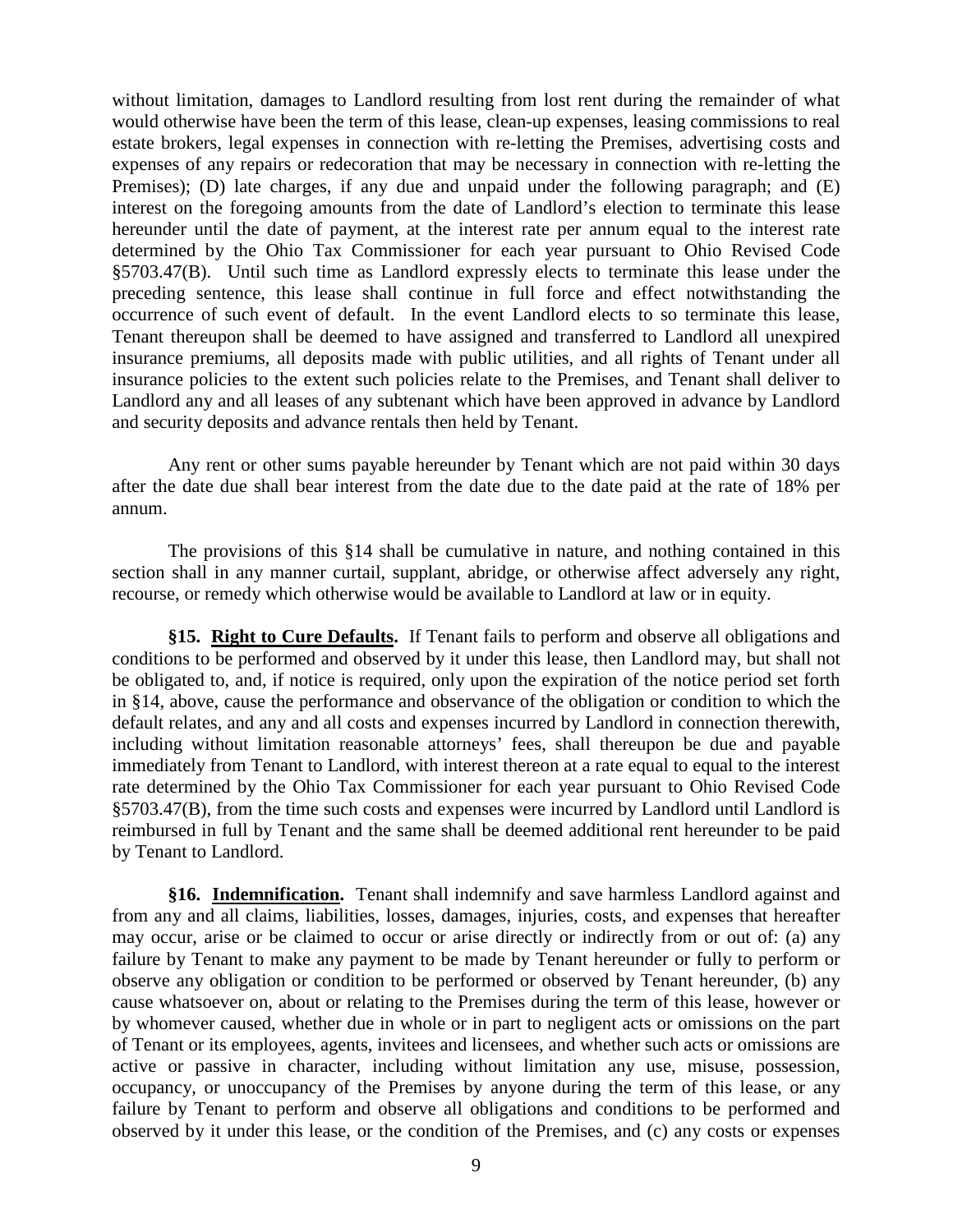incurred or paid by Landlord in connection with the foregoing, including reasonable attorneys' fees and other costs and expenses in prosecuting or defending any of the foregoing, whether litigated or unlitigated.

Tenant hereby assumes the risk of any and all matters described in this §16. Landlord shall not be liable to Tenant for any loss, damage, injury, cost or expense whatsoever relating to the Premises, including without limitation any interruption or cessation of the business of Tenant or any subtenant, or loss incurred as a consequence of damage to or destruction of the Premises, however caused, and whether or not resulting from the negligence of Landlord and/or Owner, their agents or employees.

**§17. Memorandum of Lease.** This lease shall not be recorded; however, at the request of either Landlord of Tenant, the other party shall execute, acknowledge and deliver a memorandum of this lease pursuant to Ohio Revised Code §5301.251, for purposes of giving public notice of the rights and obligations of Landlord and Tenant under this lease.

**§18. Cumulative Rights and Remedies.** Each right or remedy of Landlord under this lease now or hereafter available to Landlord by statute, at law, in equity, or otherwise shall be cumulative and concurrent and shall be in addition to every other such right or remedy, and neither the existence, availability, nor exercise of any one or more of such rights of remedies shall preclude or otherwise affect the simultaneous or later exercise by Landlord of any or all such other rights or remedies.

**§19. Survival of Obligations.** No termination of this lease and no repossession of the Premises or any part thereof shall relieve Tenant of its liabilities and obligations hereunder, all of which shall survive such termination or repossession.

**§20. Assignment or Sublease.** Tenant shall not pledge, mortgage, assign or otherwise transfer this lease nor sublease all or any part of the Premises without first obtaining Landlord's express written consent to such assignment or sublease, which consent shall not be unreasonably withheld. Landlord may request such information as is reasonable to render its consent hereunder, including without limitation the character and type of business of the purported assignee or sub-lessee, as well as the financial capability thereof. Consent by Landlord to one or more assignments of this lease or to one or more sub-lettings of the Premises shall not operate as a waiver of Landlord's rights under this §20. No assignment shall release Tenant of any of its obligations under this lease or be construed or taken as a waiver of any of Landlord's rights hereunder. Notwithstanding the foregoing provisions of this §20, Tenant shall not be required to obtain Landlord's consent for a sublease of the Premises or the assignment of this lease to a subsidiary, affiliate, franchisor or franchisee of Tenant; provided, however, that such sublease or assignment and any future subleases or assignments shall be subject to all other provisions of this §20.

**§21. Landlord's Access.** In addition to the right specified in §10 above, Landlord and/or Owner and their agents, employees and designees shall have the right to enter the Premises at any reasonable times, after either oral or written notice to Tenant's manager of the Premises, for the purpose of inspecting the Premises, performing any work which Landlord elects to undertake hereunder, and exhibiting the Premises for sale, lease or sublease. Nothing herein shall imply any duty upon Landlord to do any such work which under any provision of this lease Tenant is required to perform, and the performance thereof by Landlord shall not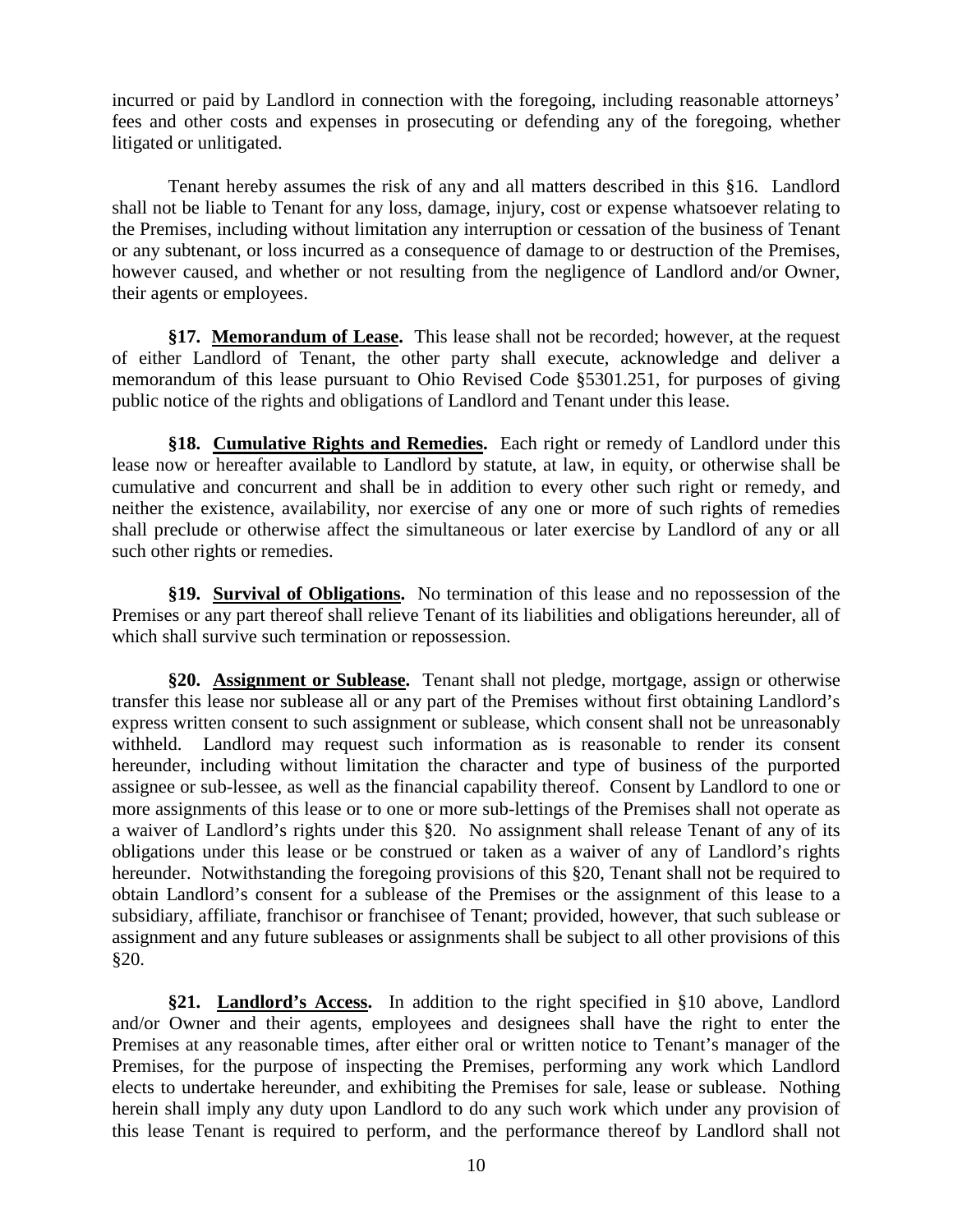constitute a waiver of Tenant's default.

**§22. Non-Waiver.** No failure by Landlord to exercise any option hereunder or to enforce its rights or seek its remedies upon any default, and no acceptance by Landlord of any rent accruing before or after any default, shall affect or constitute a waiver of Landlord's rights to exercise that option, enforce that right, or seek that remedy with respect to that default or any prior or subsequent default.

**§23. No Third Party Benefit.** This agreement is intended for the benefit of Landlord and Tenant and, except as otherwise provided in this agreement, their respective successors and assigns, and nothing contained in this agreement shall be construed as creating any rights or benefits in or to any third party.

**§24. Litigation.** If, because of Landlord's relationship with Tenant created by this lease, Landlord is made a party to any litigation commenced against Tenant or commenced by Tenant against any party other than Landlord, then Tenant shall pay all costs and expenses (including attorneys' fees) incurred by or imposed upon Landlord in connection with such litigation.

**§25. Notices.** Any notice, demand, request or other communication required or desired to be given to either party shall be in writing and shall be deemed given when delivered personally to that party's address set forth below or when deposited in the United States mail, first-class postage prepaid, certified or registered, return receipt requested, addressed to that party at said address or, in either case, at such other address as that party may theretofore have designated in notice to the other party as a place for the service of notice:

| To Landlord: | Worthington CIC<br>6550 North High Street<br>Worthington, Ohio 43085                                                |
|--------------|---------------------------------------------------------------------------------------------------------------------|
| To Tenant:   | Sweet Carrot Worthington, LLC<br><b>Attention: General Manager</b><br>550 South High Street<br>Columbus, Ohio 43215 |

**§26. Surrender and Holding Over.** Upon expiration of this lease or its termination in any way, Tenant shall deliver and surrender possession of the Premises to Landlord in as good condition and repair as the same shall be on the Commencement Date, ordinary wear and tear excepted. If Tenant, or any party claiming under Tenant, remains in possession of the Premises, or any part thereof, after any termination of this lease, Tenant or such party claiming under Tenant shall be deemed a tenant from month-to-month in the same rent and other terms and conditions as set forth in this lease, subject to termination by either party upon 30 days written notice to the other party.

**§27. Severability of Provisions.** The intention of the Parties to this agreement is to comply fully with all laws governing leases, and this agreement shall be construed consistently with all such laws to the extent possible. If and to the extent that any court of competent jurisdiction is unable to so construe part or all of any provision of this lease, and holds that part or all of the provision to be invalid, such invalidity shall not affect the balance of that provision or the remaining provisions of this agreement, which shall remain in full force and effect.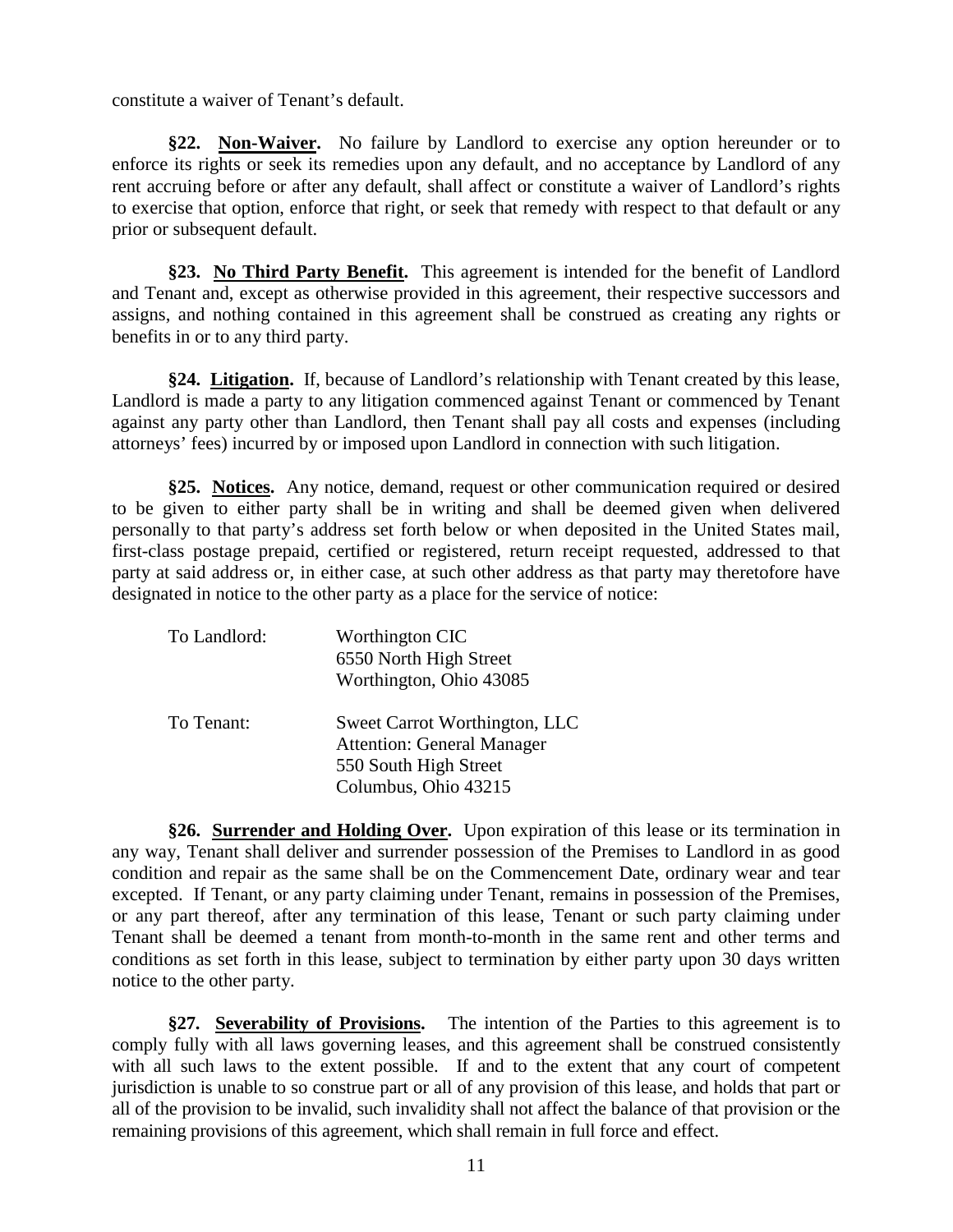**§28. Governing Law.** This lease has been drawn and executed in the State of Ohio and the Premises are located in the State of Ohio. It is the intention of the Parties that all questions concerning the intention, validity or meaning of this lease or relating to the rights and obligations of the Parties with respect to performance hereunder shall be construed and resolved according to the laws of the State of Ohio.

**§29. Entire Understanding.** This document (with its exhibits) contains the entire agreement between the Parties and merges and supersedes all prior discussions, representations, warranties, agreements, or undertakings of every kind and nature between the Parties with respect to the subject matter of this document. No changes, alterations, modifications, additions or qualifications to this agreement shall be made or binding unless made in writing and signed by each of the Parties.

**§30. Construction of Agreement.** The captions at the beginnings of the several sections of this lease are not part of the context of this lease, but are merely labels to assist in locating those sections, and shall be ignored in construing this lease. The time for payment of rent and all other amounts to be paid by Tenant under this lease and for performance and observance of all other obligations and conditions to be performed or observed by Tenant under this lease shall be the essence of this lease. Each exhibit referred to in this lease is hereby incorporated herein by reference. Each pronoun used in this lease shall include other genders or numbers thereof, as the identity of the antecedent may require. This lease may be executed in several counterparts and each executed counterpart shall be considered as an original of this lease.

**§31. Renewal Option.** Tenant shall have an option to renew this lease for one additional term of seven years, with such renewal period to begin upon the full completion of the initial 10-year term of this lease, and provided that Tenant at all times theretofore has fully performed and observed all obligations and conditions to be performed and observed by Tenant under this lease. Tenant's renewal option shall be exercisable at any time not later than 270 days prior to the end of the initial term of this lease described in §2, above, and shall be deemed exercised if and when Tenant gives Landlord notice stating that Tenant thereby exercised. If Tenant exercises its renewal option as described herein, all provisions of this lease applicable during the initial term of this lease shall also be applicable during such renewal term, except that the Base Rent set forth in §3, above, shall for the first 12-month period of such renewal term be equal to \$18.28 per square foot, and for each of the following six consecutive 12-month periods of such renewal term shall be a sum equal to 102% of the Base Rent per square foot for the immediately preceding 12-month period; and any reference in this lease to the "term of this lease" shall include the renewal term with respect to which Tenant so exercises its option. If Tenant fails to exercise its renewal option as described in this §31, or fails to fully perform and observe all obligations and conditions to be performed and observed by Tenant under this lease, then Tenant's renewal option under this §31 thereupon shall terminate.

**§32. Signage.** Tenant, at Tenant's own cost and expense, may install its customary and usual display and monument signs on and adjacent to the Kilbourne Building, subject to applicable zoning ordinances, Worthington Architectural Review Board regulations.

**§33. Right to Terminate.** Tenant shall have the right to terminate this lease under the following conditions: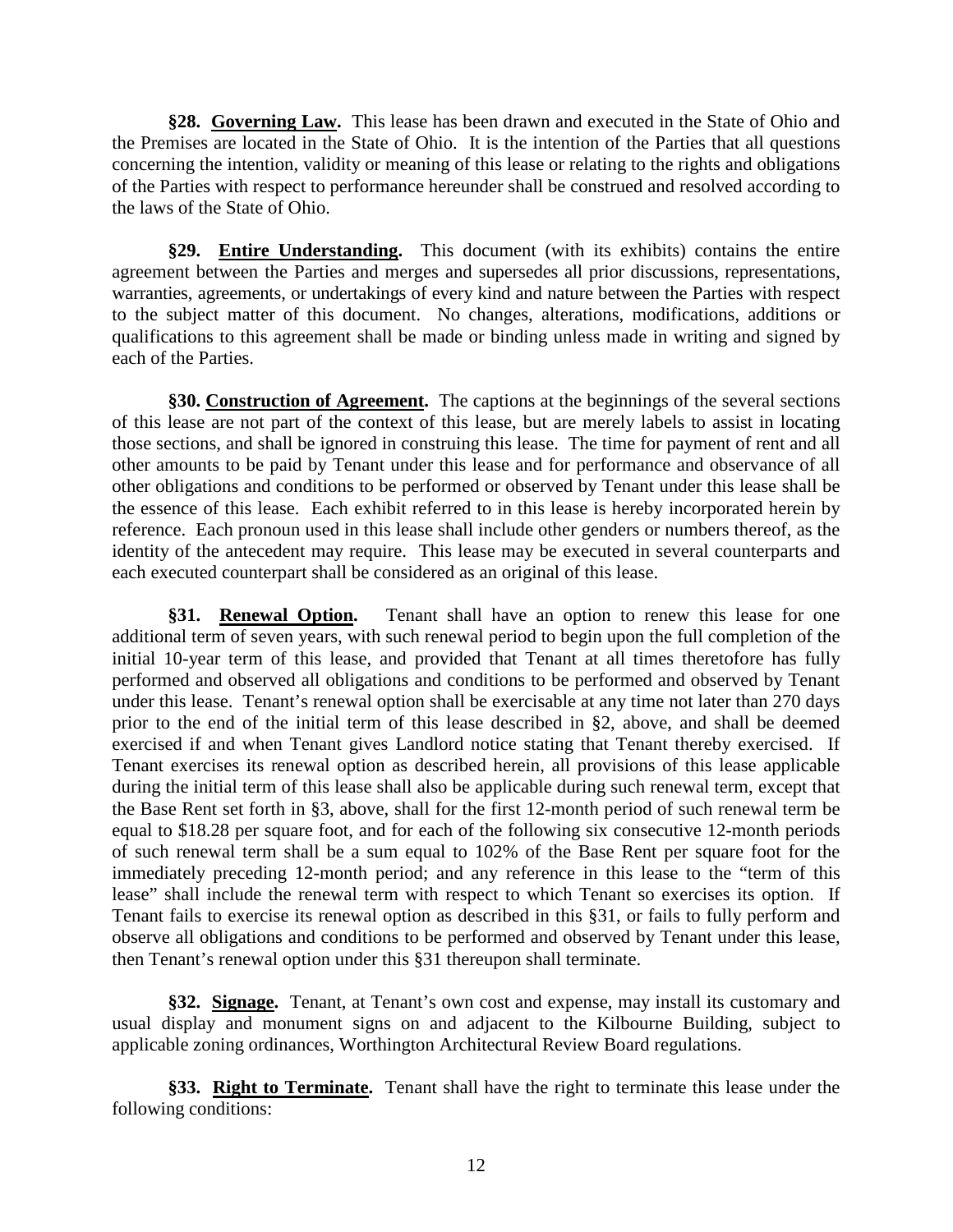(a) Permit Contingency. Tenant has entered into this lease in the expectation of obtaining, after expiration of all applicable appeal periods, all permits, including liquor permits issued by the State of Ohio Department of Commerce Division of Liquor Control, variances, special use permits, licenses, permissions, Worthington Architectural Review Board authorization for outdoor dining facilities, or other authorizations (collectively called "**Permits**") necessary for the construction and operation within the Premises of a retail food establishment, built-out according to Tenant's plans and specifications.

Tenant shall apply for Permits without unreasonable delay after last execution of this lease and Landlord shall execute such documents, make such appearances and do such other things as Tenant may reasonably request in connection therewith. Tenant or Landlord may (but shall not be obligated to) terminate this lease if, after first application, Permits are denied or are not obtained within 365 days. If any governmental agency whose approval is required for Tenant to obtain the necessary Permits requires a modification in Tenant's plans and specifications prior to its granting the approval of Tenant's plans and specification, and Tenant and Landlord, upon a good faith discussion and sharing of opinions, deem the modification to be impractical, unfeasible or too costly, the Permits required to be obtained by Tenant according to the terms of this §33 shall be deemed not to be received by Tenant and Tenant may terminate this lease as provided herein.

If Landlord elects to terminate this lease as provided in this §33, Tenant shall have 10 days after receiving Landlord's written notice of termination to waive, in writing, the Permit contingency. If Tenant does not waive the Permit contingency, this lease will terminate and be of no further force and effect 10 days after Tenant's receipt of the notice.

(b) Construction Cost Contingency. This lease is further contingent upon Tenant's total constructions costs not exceeding \$550,000. "**Construction costs**" shall be defined as all costs and expenses related to the normal construction costs to remodel the Premises for Tenant's intended use and site improvements, including proposed outdoor patio facilities, which the Parties agree for this site would be \$400,000, and for which the Parties have agreed the Rent Offsets set forth under §3 are provided under this lease. Construction costs shall include, but not be limited to: costs to enhance utility service to the site; costs to construct drainage and sewage capabilities and permanently install specialty fixtures incident to a retail food establishment; permit fees; legal fees; and design and architecture consulting fees. If Tenant determines that total construction costs will exceed \$550,000, Tenant may, at its option, declare this lease to be null and void and of no further force and effect by delivering notice to Landlord prior to the Commencement Date.

The failure of Tenant to exercise any right to terminate this lease under this §33 by the time provided for herein shall be deemed a waiver of such right to terminate by Tenant.

**§34. Right of First Refusal to Lease.** If at any time during the first five (5) years following the Commencement Date defined in §2, above, Landlord receives one or more bona fide offers to lease the Northern Leasehold and/or the Northern Basement Space, which Landlord desires to accept, Landlord will notify Tenant in writing together with a copy of each offer or contract. Tenant will then have ten (10) days from receipt thereof to match the offer in every respect and notify Landlord in writing by the close of business of the tenth day that it will lease the premises specified in Landlord's notice on substantially the same terms and conditions contained in the offer. Tenant's failure to so notify Landlord within such ten-day period shall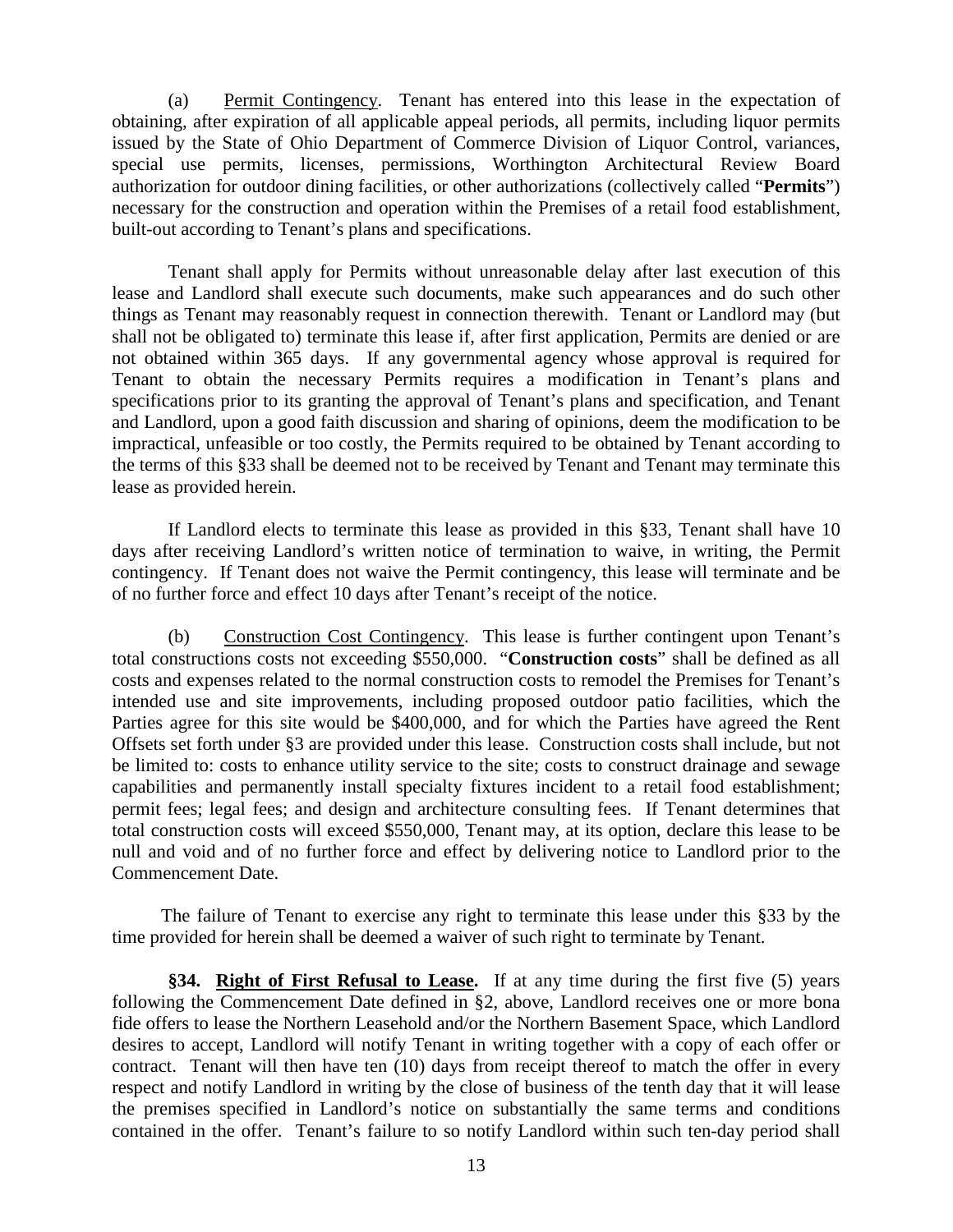constitute Tenant's election not to lease such premises upon said offer or contract to Landlord. This right of first refusal shall be contingent upon Tenant not being in default under this lease beyond any applicable cure period.

**§35. Successors in Interest: Personal Liability.** Except as otherwise provided in this agreement, all provisions of this agreement shall be binding upon, inure to the benefit of, and be enforceable by and against the respective heirs, successors and assigns of each party to this agreement. No representation, warranty, covenant, agreement, obligation, or stipulation contained in this Agreement shall be deemed to constitute a representation, warranty, covenant, agreement, obligation or stipulation of any present or future official, member, officer, agent or employee of the Landlord. No official executing or approving the Landlord's roles and responsibilities under this Agreement shall be liable personally hereunder or be subject to any personal liability or accountability.

IN WITNESS WHEREOF, the Parties have executed this lease as of the day and year first written above.

LANDLORD: TENANT:

\_\_\_\_\_\_\_\_\_\_\_\_\_\_\_\_\_\_\_\_\_\_\_\_\_\_\_\_\_\_\_\_

Signed and acknowledged in the presence of:

# STATE OF OHIO COUNTY OF FRANKLIN

Before me, a Notary Public in and for said State, personally appeared the above-named who acknowledged that s/he did sign the foregoing instrument and that the same is her/his free act and deed.

\_\_\_\_\_\_\_\_\_\_\_\_\_\_\_\_\_\_\_\_\_\_\_\_\_\_\_\_\_\_\_\_\_\_\_\_ \_\_\_\_\_\_\_\_\_\_\_\_\_\_\_\_\_\_\_\_\_\_\_\_\_\_\_\_\_\_\_\_\_

\_\_\_\_\_\_\_\_\_\_\_\_\_\_\_\_\_\_\_\_\_\_\_\_\_\_\_\_\_\_\_\_\_\_\_\_ \_\_\_\_\_\_\_\_\_\_\_\_\_\_\_\_\_\_\_\_\_\_\_\_\_\_\_\_\_\_\_\_\_

In Testimony Whereof, I have hereunto affixed my name and official seal at  $\frac{1}{2}$ , this  $\frac{1}{2}$  day of  $\frac{1}{2}$ , 2015.

Notary Public